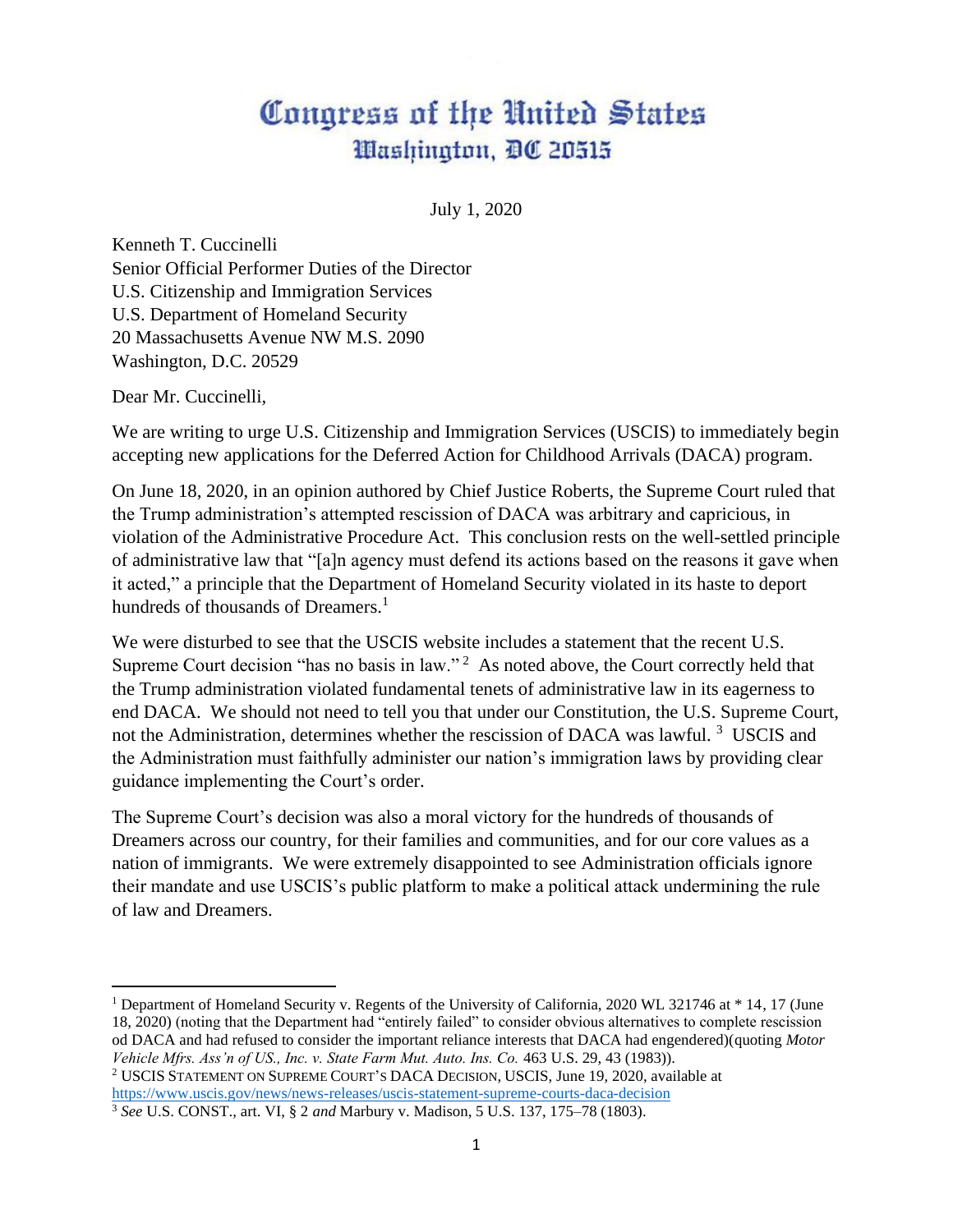We ask that you not only remove the statement, but also provide clear guidance to the public and USCIS employees that you will immediately begin accepting new DACA applications, and will resume accepting and adjudicating applications for advance parole for DACA recipients.

Sincerely,

Joaquin Castro Member of Congress Lucille Roybal-Allard Member of Congress

Zoe Lofgren Member of Congress

Adam B. Schiff Member of Congress

Al Green Member of Congress

Alexandria Ocasio-Cortez Member of Congress

André Carson Member of Congress

Anthony G. Brown Member of Congress

Ben Ray Luján Member of Congress

Bonnie Watson Coleman Member of Congress

Cedric L. Richmond Member of Congress

David N. Cicilline Member of Congress

Deb Haaland Member of Congress

Dina Titus Member of Congress

Dwight Evans Member of Congress

Eliot L. Engel Member of Congress

Frank Pallone, Jr. Member of Congress

Adam Smith Membr of Congress

Alan Lowenthal Member of Congress

Alma S. Adams, Ph.D. Member of Congress

Ann Kirkpatrick Member of Congress

Ayanna Pressley Member of Congress

Bennie G. Thompson Member of Congress

Brenda L. Lawrence Member of Congress

Danny K. Davis Member of Congress

David Scott Member of Congress

Debbie Mucarsel-Powell Member of Congress

Donald M. Payne, Jr. Member of Congress

Earl Blumenauer Member of Congress

Emanuel Cleaver, II Member of Congress

Gerald E. Connolly Member of Congress

Jerrold Nadler Member of Congress

Adriano Espaillat Member of Congress

Albio Sires Member of Congress

Ami Bera, M.D. Member of Congress

Anna G. Eshoo Member of Congress

Barbara Lee Member of Congress

Bobby L. Rush Member of Congress

Carolyn B. Maloney Member of Congress

Darren Soto Member of Congress

David Trone Member of Congress

Diana DeGette Member of Congress

Doris Matsui Member of Congress

Eleanor Holmes Norton Member of Congress

Filemon Vela Member of Congress

Gilbert R. Cisneros, Jr. Member of Congress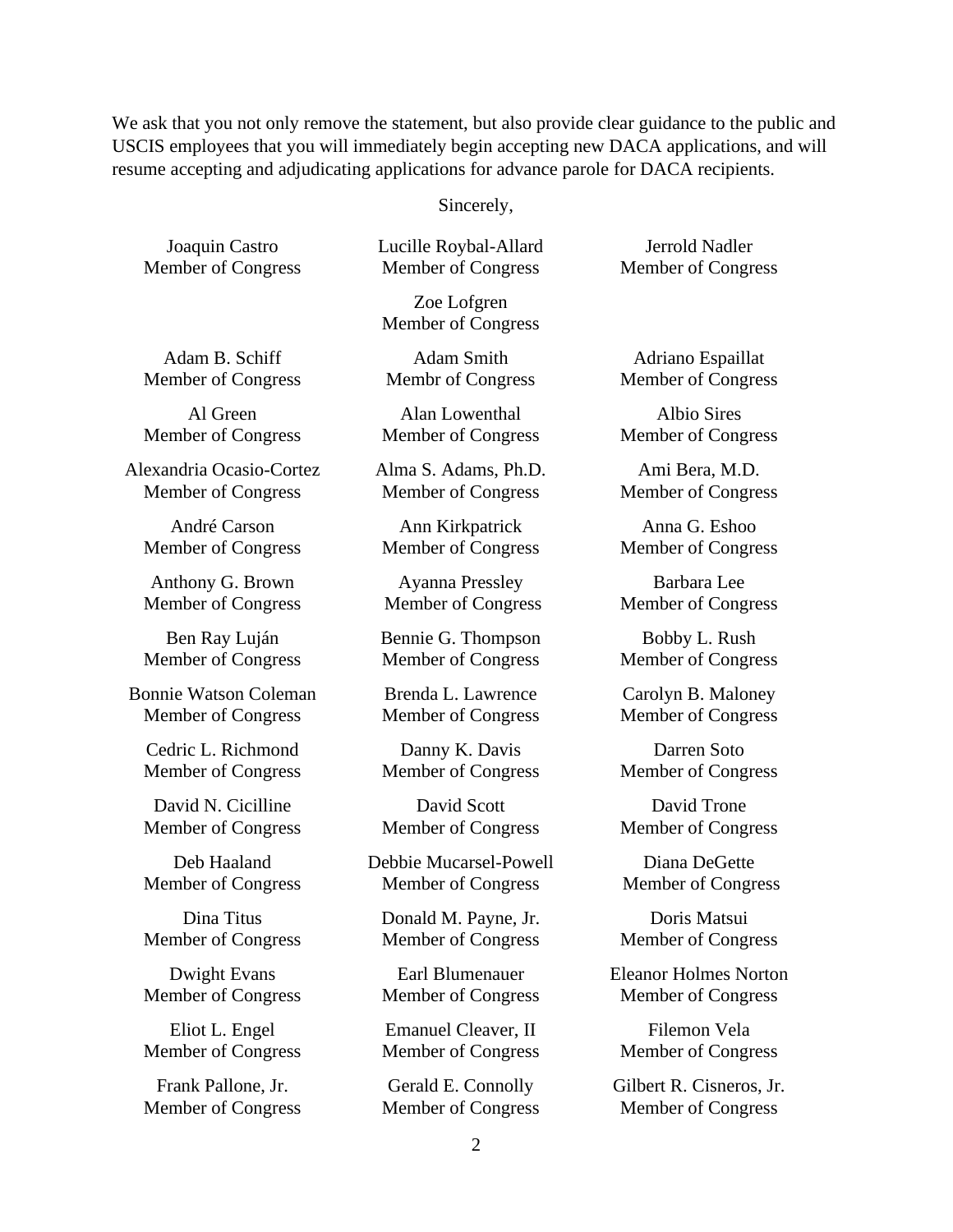Grace F. Napolitano Member of Congress

Gregory W. Meeks Member of Congress

Henry C. "Hank" Johnson, Jr. Member of Congress

> Jackie Speier Member of Congress

> James R. Langevin Member of Congress

> Jared Huffman Member of Congress

Jesús G. "Chuy" García Member of Congress

Joe Neguse Member of Congress

Juan Vargas Member of Congress

Karen Bass Member of Congress

Linda T. Sánchez Member of Congress

Lori Trahan Member of Congress

Mark Pocan Member of Congress

Nita Lowey Member of Congress

Pete Aguilar Member of Congress

Raja Krishnamoorthi Member of Congress

Raul Ruiz, M.D. Member of Congress

Salud O. Carbajal Member of Congress

Grace Meng Member of Congress

Gwen Moore Member of Congress

Ilhan Omar Member of Congress

Jahana Hayes Member of Congress

Jamie Raskin Member of Congress

Jason Crow Member of Congress

Jimmy Gomez Member of Congress

José E. Serrano Member of Congress

Judy Chu Member of Congress

Katherine M. Clark Member of Congress

Lisa Blunt Rochester Member of Congress

Madeleine Dean Member of Congress

Mark Takano Member of Congress

Norma J. Torres Member of Congress

Peter A. DeFazio Member of Congress

Rashida Tlaib Member of Congress

Rosa L. DeLauro Member of Congress

Scott H. Peters Member of Congress

Greg Stanton Member of Congress

Hakeem Jeffries Member of Congress

J. Luis Correa Member of Congress

James P. McGovern Member of Congress

Jan Schakowsky Member of Congress

Jennifer Wexton Member of Congress

Jimmy Panetta Member of Congress

Joseph P. Kennedy, III Member of Congress

Julia Brownley Member of Congress

Kathleen M. Rice Member of Congress

Lloyd Doggett Member of Congress

Marc Veasey Member of Congress

Nanette Diaz Barragán Member of Congress

Nydia M. Velázquez Member of Congress

Pramila Jayapal Member of Congress

Raúl M. Grijalva Member of Congress

Ruben Gallego Member of Congress

Steven Horsford Member of Congress